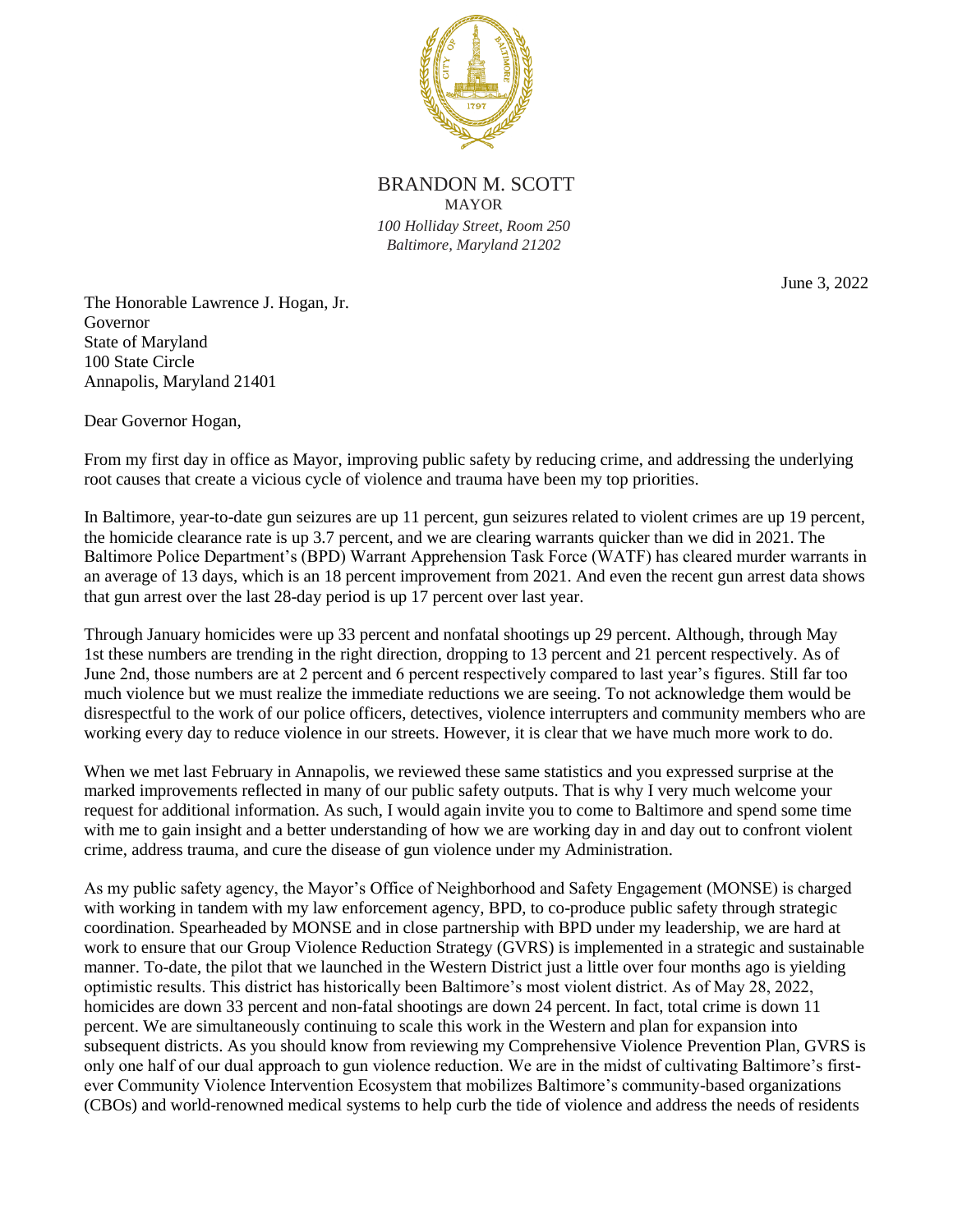in real time. Baltimore currently stands as a national leader in the CVI space and has support from the Biden Administration's Community Violence Intervention Collaborative (CVIC). This includes our community- and hospital-based partners, frontline Safe Streets Violence Interrupters, and law enforcement officers.

Mr. Governor, consider this letter as a formal invitation for you to come to Baltimore to see some of our work as mentioned above in community violence interruption, I would also welcome the opportunity for you to join me on a visit to some of our traditional crime prevention and law enforcement operations, including our new Emergency Operations Center (EOC) and the Baltimore Police Department's Watch Center. You would also benefit from visiting one of our four Baltimore City Intelligence Centers (BCICs), which are embedded in our police districts and provide real-time data and intelligence to our officers on the street. By visiting Baltimore to see first-hand the full extent of the work being performed daily, I believe you will better understand our efforts to deter, prevent, and reduce violent crime in our city.

In your letter, you also referenced accurate counts of felony warrants. To that end, we have contracted with a firm to modernize and clean up our historical warrant database to ensure that our efforts can remain focused on those repeat violent offenders that are causing the vast majority of violent crimes in our city. In fact, we have already been working with your Office of Crime Prevention, Youth and Victim Services (GOCPYV) to leverage the state grant award for Warrant Apprehension for FY2022 to complete this task. I would also like to take time to recognize the great partnerships being built with MONSE, BPD and representatives from your agencies participating in CJCC. They are working together on systems change and innovation that, while long overdue, will benefit Baltimore and Maryland long after you and I are no longer in office.

As to your characterization of BPD's refusal of the assistance of Maryland State Police, I have spoken to the BPD and believe that this information is inaccurate. We are unaware of the particular instance(s) of BPD rejecting MSP investigative assistance in ongoing and active cases. However, BPD works with the MSP constantly on a variety of deployments, investigations and task forces. As a general matter, we welcome additional MSP and State assistance and have even proactively requested it, such as for the reinstatement of the bi-weekly MSP and MDTA patrols within the city. The same goes for investigatory assistance and would love if we can get additional detectives embedded with our own to help with cases. Additionally, MSP does provide valuable assistance in warrant execution efforts as part of WATF (which we will be enhancing with the State Warrant Apprehension grant), and we continue to leverage MSP assistance on federal task force efforts alongside FBI, DEA, and ATF. In addition, starting on July 1, and according to a newly enacted state law, the MSP will begin policing I-83 and I-295, which will allow the BPD to redirect its resources to the rest of the City. I would like to commend the work that your troopers contribute to the BPD and the City of Baltimore. They provide a significant value-added in our efforts to establish greater police visibility and improve our city's public safety. **In fact, we value their assistance so much that I would repeat my earlier request to bring back the bi-weekly MSP and MDTA Police patrols in the city that were discontinued last year. However, it is my understanding that MSP, like law enforcement agencies across the country, are dealing with staffing shortages and currently do not have the manpower to offer patrol support to the city.**

We have submitted to GOCPYV our plan for the use of the regular block grant, to include ongoing technology improvements. This year, BPD is requesting the funding to be used for dash cameras that have the potential to be License Plate Reader (LPR) capable. All LPR reads captured by BPD readers are transmitted to the Maryland Coordination and Analysis Center (MCAC). MCAC stores the reads for statewide inquiries, and what makes the program so effective is that every law enforcement agency is part of the same state-wide network. However, MCAC has expressed reluctance to expand its capacity to accommodate additional LPR vendors. **We request that you provide MCAC with the necessary direction to allow these new dash cameras to become connected to the statewide network, which will transform nearly 300 patrol cars into Mobile LPR-capable units.**

In closing, there continue to be opportunities for the State to provide valuable assistance to my Administration's efforts to combat violent crime in Baltimore that I would urge you to consider: